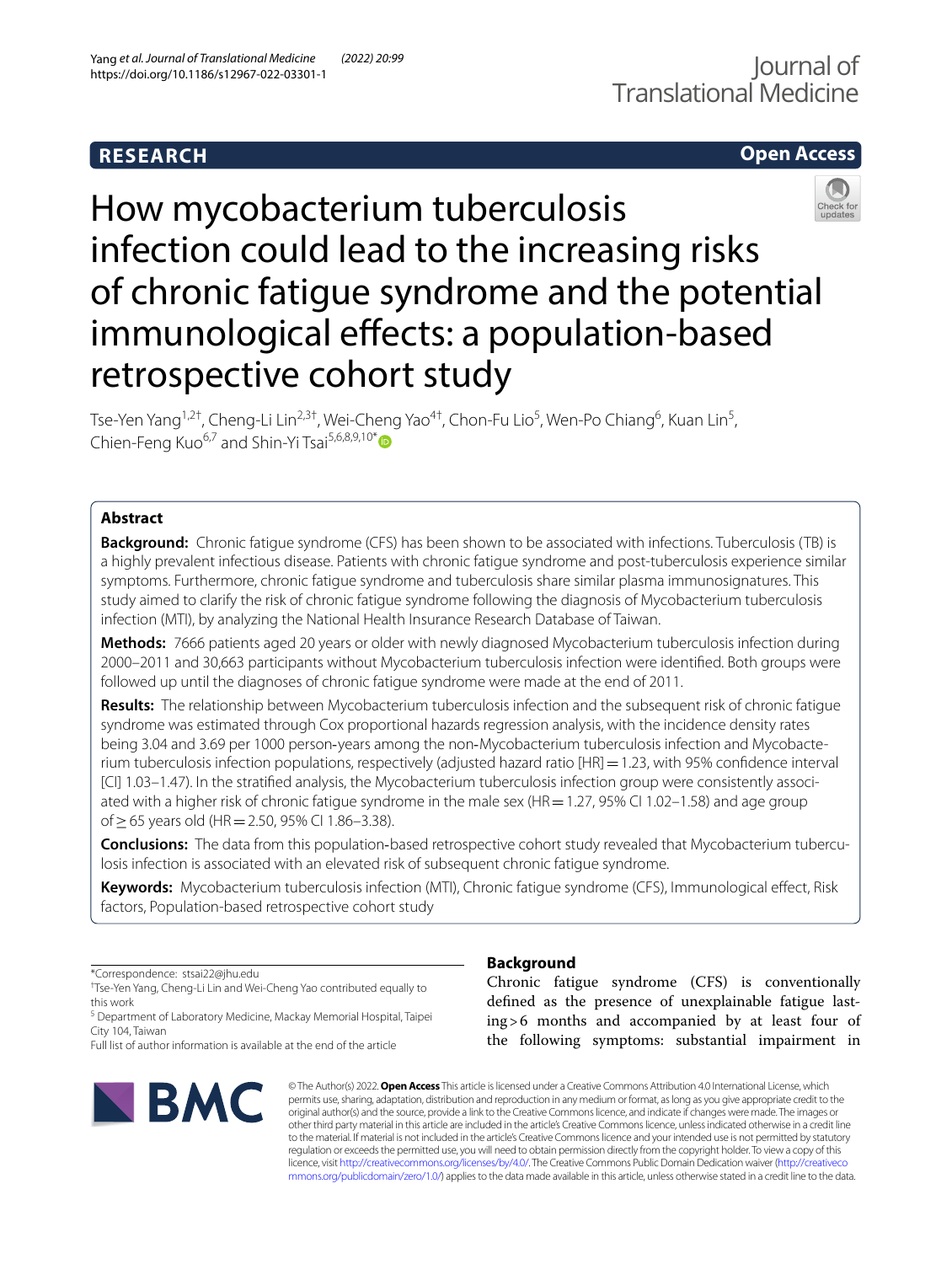short-term memory, tender lymph nodes, sore throat, muscle pain, multiple joint pain without swelling or redness, headache, unrefreshing sleep, and postexertional malaise lasting > 24 h [\[1](#page-7-0)]. CFS affects not only physical but mental status with profound disability. It was considered a psychiatric disorder due to a lack of a consistent physiological marker or physical fnding [\[2](#page-7-1), [3](#page-7-2)]. Psychiatric conditions such as anxiety, sleep disorders, and depression are strongly related to CFS [\[4](#page-7-3), [5\]](#page-7-4). It can lead to impairment in simple and complex information processing speed and tasks requiring working memory [[6\]](#page-7-5), and imposes huge economic costs on society [\[7](#page-7-6)]. The etiologies of chronic fatigue syndrome involve multiple factors. Current studies revealed the etiologies are related to infection [[8](#page-7-7)], immune system diferences [\[9](#page-7-8)], endocrine-metabolic dysfunction [[10\]](#page-7-9), or some specifc disease such as peptic ulcer disease [[11](#page-7-10)]. Multiple infectious agents have been linked to CFS, such as the varicella zoster virus [[9\]](#page-7-8). Identifying potential patients with CFS from among post-infectious patients is crucial for early diagnosis and prevention. With every third person on the Earth having *Mycobacterium tuberculosis* infection (MTI), tuberculosis (TB) is a highly prevalent infectious disease that continues to pose a serious challenge to public health. Patients with CFS and post-TB experience similar symptoms, such as fatigue, lassitude, and articular symptoms. TB arthritis commonly presents with chronic joint pain and insidious onset of only minimal signs of infammation. Moreover, 72% of the patients with TB have moderate-to-severe anxiety and depression according to Hospital Anxiety and Depression Scale (HADS) [[12\]](#page-7-11), which considers some of the somatic symptoms. In addition, patients with CFS or with TB share similar plasma immunosignatures. Cytokine alterations are correlated with duration of illness, suggesting that CFS immunopathology is "not static" [[13\]](#page-7-12). Abnormal cytokine profles such as increased production of interferon (IFN)  $γ$  were observed in patients with CFS [\[14](#page-7-13)] and latent MTI [[15\]](#page-7-14). Other immune activation markers of CFS include higher levels of the proinfammatory cytokines, tumour necrosis factor (TNF) α, interleukin (IL) 6, and IL-1β. Thus, the chronical activation and high dysregulation of the immune system may play an essential role in CFS development [\[16\]](#page-7-15). TB is chronic and remains latent in the human body for a lifetime. In this study, we investigated the association of TB and CFS by using retrospective cohort data from Taiwan National Health Insurance (NHI) Research Database (NHIRD).

## **Methods**

#### **Data source**

We obtained our data from the Longitudinal Health Insurance Database 2000 (LHID2000) of NHIRD in this

population-based retrospective cohort study. NHIRD contains all the reimbursement claims data from the NHI programme, including a beneficiary registry, medical records, a drug prescription registry, and other medical services. The programme is a nationwide single-payer insurance system established in March 1995 covering approximately 99% of Taiwanese residents [[17\]](#page-7-16). LHID2000 contains registration and claims data of 1,000,000 insurants randomly sampled from the 2000 registry of NHIRD beneficiaries. The database renewed the claims data annually. The definition of disease in NHIRD is based on the International Classifcation of Diseases, Ninth Revision, Clinical Modifcation (ICD-9-CM). Before releasing LHID2000 for research, the original identifcation numbers of each insurant are removed through scrambling and linking individual claims data with random numbers.

This study was approved by the Research Ethics Committee of the China Medical University Hospital (CMUH-104-REC2-115) and the Institutional Review Board of Mackay Memorial Hospital (16MMHIS074).

#### **Participants**

For the study cohort, we identifed patients from LHID2000 aged $\geq$ 20 years and newly diagnosed as having a MTI (ICD-9-CM 010–018) between 2000 and 2011. The diagnosis date was defined as the index date. Patients aged below 20 years and patients with a history of CFS (ICD-9-CM 780.71) were excluded. The comparison cohort comprised individuals without MTI or CFS history. This cohort was randomly assigned the same index date as the MTI cohort. The comparison cohort was frequency-matched for age (strata of 5 years), sex, and index year at an approximately 4:1 ratio. All participants were followed from the index date until the date of CFS diagnosis, withdrawal from the programme, or the end of 2011, whichever was earliest.

#### **Comorbidities**

Baseline comorbidity history of diabetes (ICD-9-CM 250), obesity (ICD-9-CM 278.0), renal disease (ICD-9-CM 580–589), rheumatoid arthritis (RA; ICD-9-CM 714), human immunodefciency virus infection (ICD-9-CM 042), malignancy (ICD-9-CM 140–149, 150–159, 160–165, 170–172, 174–175, 179–189, 190–199, 200– 208, and 235–238), and infammatory bowel disease (IBD; ICD-9-CM 555–556) were obtained.

### **Statistical analysis**

The differences in demographic characteristics and comorbidities between the MTI and comparison cohorts were assessed using the chi-square test for categorical data and Student's *t* test for continuous data.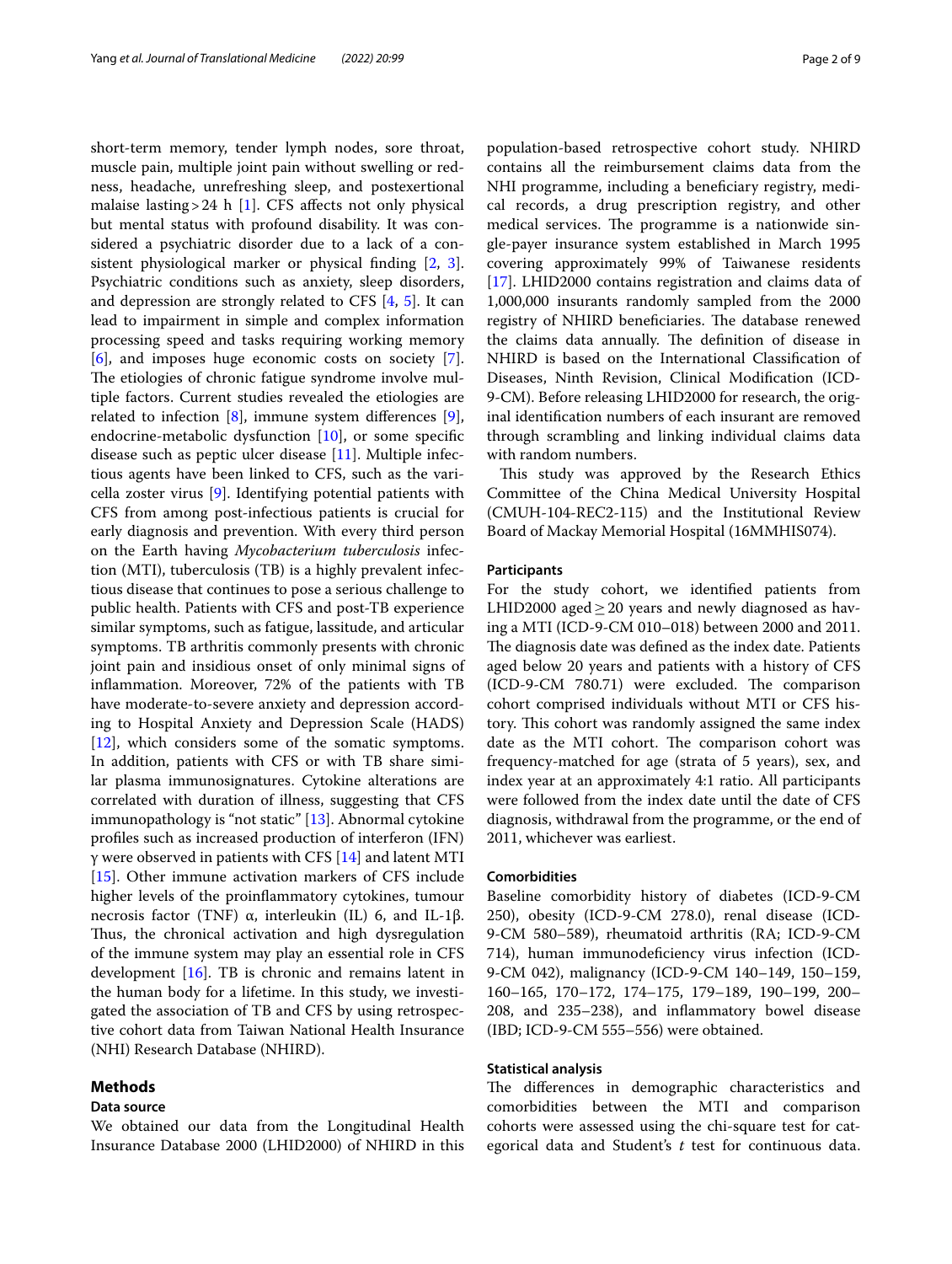Cumulative incidence curves of CFS were computed using the Kaplan–Meier method, and between-cohort diferences in cumulative incidence curves were assessed using the log-rank test. The incidence density of subsequent CFS for each cohort was calculated as the number of CFS events divided by the sum of follow-up duration (per 1000 person-years). Univariate and multivariate Cox proportional hazard regression models were used to examine the effect of MTI on CFS risk. The results are presented as hazard ratios (HRs) with 95% confdence intervals (CIs). The multivariate models were adjusted for age, sex, and comorbidities of diabetes, renal disease, and IBD. All analyses were generated using SAS (version 9.3; SAS Institute Inc., Cary, NC, USA), and a two-sided P value of <0.05 was considered statistically significant.

## **Results**

The MTI and comparison cohorts comprised 7666 and 30,663 individuals, respectively, with similar age and sex distribution (Table [1](#page-2-0)). In the MTI cohort, 47. 8% of the participants were aged  $\geq$  65 years and 67.9% were men. In the MTI and comparison cohorts, the mean age was  $60.5 \pm 18.3$  and  $60.0 \pm 18.3$  years, respectively. Compared with the comparison cohort, the MTI cohort had signifcantly higher percentages of comorbidities except for

<span id="page-2-0"></span>**Table 1** Demographic characteristics and comorbidities in cohorts with and without mycobacterium tuberculosis infection patients

obesity (all  $P < 0.05$ ). In the MTI and comparison cohorts, the mean follow-up duration was 5.24 and 6.08 years, respectively. Figure [1](#page-2-1) demonstrates that the cumulative incidence of CFS was signifcantly higher in the MTI cohort than in the comparison cohort ( $P=0.03$ ). In the MTI and comparison cohorts, the mean CFS incidence was 3.04 and 3.69 per 1000 person-years, respectively (Table  $2$ ). The multivariable models were mutually adjusting for age, sex, and comorbidities of diabetes, renal disease, and IBD.

After mutually adjusted for age, sex, and comorbidities of diabetes, renal disease, and IBD, the risk of CFS had a 1.23-fold greater in the MTI cohort than in the comparison cohort (95%  $CI = 1.03 - 1.47$ ). After mutually adjusting for CFS, sex, and comorbidities of diabetes, renal disease, and IBD, compared with patients aged 34 years and younger, the risk of CFS development is 2.50-fold higher in those aged 65 and more than 65 years (95% CI = 1.86–3.38), 1.90-fold higher in those aged 50–64 years and 1.44-fold higher in those aged 35-49 years (95%  $CI = 1.02 - 2.01$ ). Patients with renal disease and IBD had  $1.41$  (95% CI = 1.13–1.76) and 1.83 (95%  $CI = 1.06 - 3.17$ ) times higher CFS risk, respectively. Compared with the participants without MTI, participants aged  $\leq$  49 years in the MTI cohort had 1.5 (95%  $CI = 1.05 - 2.15$ ) times higher CFS risk (Table [3,](#page-4-0) Fig. [2](#page-4-1)). Men had  $1.27$  (95% CI =  $1.02-1.58$ ) times higher CFS risk in the MTI cohort than in the comparison cohort. After > 1 year of follow-up, CFS

| Variable                   | Mycobacterium<br>tuberculosis infection | p-value     |         |
|----------------------------|-----------------------------------------|-------------|---------|
|                            | No                                      | Yes         |         |
|                            | $N = 30,663$                            | $N = 7666$  |         |
| Age, year                  |                                         |             | 0.99    |
| < 34                       | 3668 (12.0)                             | 917 (12.0)  |         |
| $35 - 49$                  | 5356 (17.5)                             | 1339 (17.5) |         |
| $50 - 64$                  | 6992 (22.8)                             | 1748 (22.8) |         |
| $65+$                      | 14,647 (47.8)                           | 3662 (47.8) |         |
| Mean $\pm$ SD <sup>†</sup> | 60.0(18.3)                              | 60.5(18.3)  | 0.01    |
| Sex                        |                                         |             | 0.99    |
| Female                     | 9836 (32.1)                             | 2459 (32.1) |         |
| Male                       | 20,827 (67.9)                           | 5207 (67.9) |         |
| Comorbidity                |                                         |             |         |
| <b>Diabetes</b>            | 3473 (11.3)                             | 1413 (18.4) | < 0.001 |
| Obesity                    | 294 (0.96)                              | 50 (0.65)   | 0.01    |
| Renal disease              | 2869 (9.36)                             | 1061 (13.8) | < 0.001 |
| Rheumatoid arthritis       | 43 (0.14)                               | 30 (0.39)   | < 0.001 |
| <b>HIV</b>                 | 13 (0.04)                               | 34 (0.44)   | < 0.001 |
| Malignancy                 | 1024 (3.34)                             | 385 (5.02)  | < 0.001 |
| Inflammatory bowel disease | 306 (1.00)                              | 99 (1.29)   | 0.02    |

Chi-Square Test; † : T-Test

<span id="page-2-1"></span>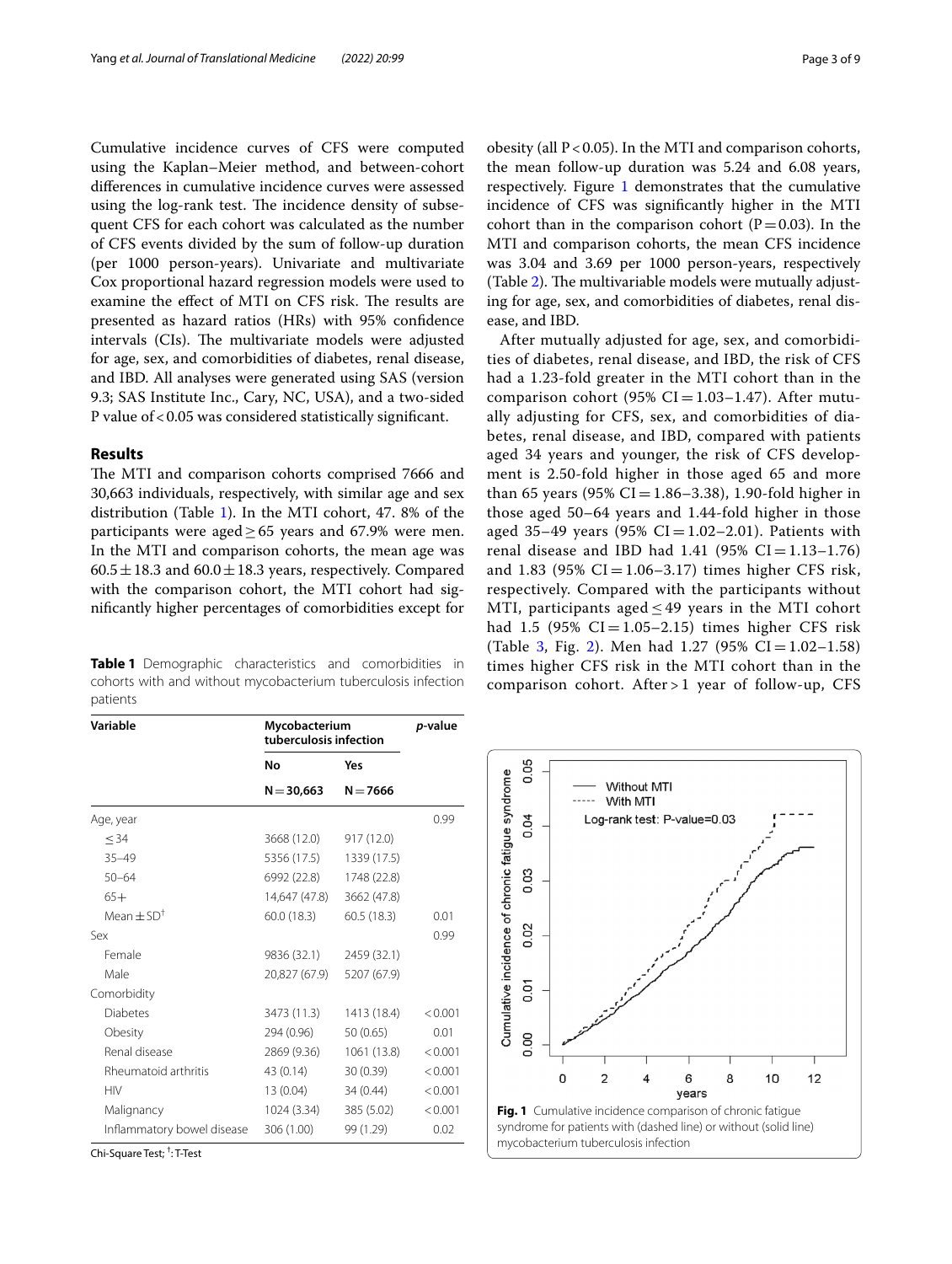| Variable                                                        | Event        | PY      | Rate <sup>#</sup> | Crude HR (95% CI)      | Adjusted HR <sup>&amp;</sup><br>(95% CI) |
|-----------------------------------------------------------------|--------------|---------|-------------------|------------------------|------------------------------------------|
| Mycobacterium tuberculosis infection                            |              |         |                   |                        |                                          |
| No                                                              | 567          | 186,546 | 3.04              | 1.00                   | 1.00                                     |
| Yes                                                             | 148          | 40,159  | 3.69              | $1.46$ (1.04, 2.04)*   | 1.23 (1.03, 1.47)*                       |
| Age, year                                                       |              |         |                   |                        |                                          |
| $\leq$ 34                                                       | 50           | 31,553  | 1.58              | 1.00                   | 1.00                                     |
| $35 - 49$                                                       | 104          | 45,185  | 2.30              | 1.46 (1.04, 2.04)*     | 1.44 (1.02, 2.01)*                       |
| $50 - 64$                                                       | 174          | 55,869  | 3.11              | 1.99 (1.45, 2.72)***   | 1.90 (1.38, 1.60)***                     |
| $65 +$                                                          | 387          | 94,097  | 4.11              | 2.71 (2.01, 3.63)***   | 2.50 (1.86, 3.38)***                     |
| Sex                                                             |              |         |                   |                        |                                          |
| Female                                                          | 227          | 75,147  | 3.02              | 1.00                   | 1.00                                     |
| Male                                                            | 488          | 151,558 | 3.22              | 1.07 (0.92, 1.25)      |                                          |
| Comorbidity                                                     |              |         |                   |                        |                                          |
| <b>Diabetes</b>                                                 |              |         |                   |                        |                                          |
| No                                                              | 610          | 203,033 | 3.00              | 1.00                   | 1.00                                     |
| Yes                                                             | 105          | 23,672  | 4.44              | $1.53$ (1.24, 1.88)*** | 1.20 (0.97, 1.49)                        |
| Obesity                                                         |              |         |                   |                        |                                          |
| No                                                              | 710          | 224,949 | 3.16              | 1.00                   | 1.00                                     |
| Yes                                                             | 5            | 1756    | 2.85              | 0.93(0.39, 2.24)       | $\overline{\phantom{0}}$                 |
| Renal disease                                                   |              |         |                   |                        |                                          |
| No                                                              | 618          | 207,626 | 2.98              | 1.00                   | 1.00                                     |
| Yes                                                             | 97           | 19,079  | 5.08              | 1.76 (1.42, 2.18)***   | $1.41(1.13, 1.76)$ **                    |
| Rheumatoid arthritis                                            |              |         |                   |                        |                                          |
| No                                                              | 715          | 226,313 | 3.16              | 1.00                   | 1.00                                     |
| Yes                                                             | 0            | 392     | 0.00              |                        | $\equiv$                                 |
| $\ensuremath{\mathsf{H}}\xspace\ensuremath{\mathsf{IV}}\xspace$ |              |         |                   |                        |                                          |
| No                                                              | 714          | 226,474 | 3.15              | 1.00                   | 1.00                                     |
| Yes                                                             | $\mathbf{1}$ | 231     | 4.32              | 1.41 (0.20, 10.0)      |                                          |
| Malignancy                                                      |              |         |                   |                        |                                          |
| No                                                              | 693          | 221,075 | 3.13              | 1.00                   | 1.00                                     |
| Yes                                                             | 22           | 5630    | 3.91              | 1.30 (0.85, 1.99)      | $\equiv$                                 |
| Inflammatory bowel disease                                      |              |         |                   |                        |                                          |
| No                                                              | 702          | 224,623 | 3.13              | 1.00                   | 1.00                                     |
| Yes                                                             | 13           | 2082    | 6.24              | 2.05 (1.19, 3.55)*     | $1.83$ (1.06, 3.17)*                     |

<span id="page-3-0"></span>

|  |  |  |  |  | Table 2 Incidence and Hazard ratio for chronic fatigue syndrome and chronic fatigue syndrome-associated risk factors |  |  |
|--|--|--|--|--|----------------------------------------------------------------------------------------------------------------------|--|--|
|--|--|--|--|--|----------------------------------------------------------------------------------------------------------------------|--|--|

Rate<sup>#</sup>, incidence rate, per 1000 person-years; Crude HR \*, relative hazard ratio; Adjusted HR<sup>†</sup>: multivariable analysis including age, sex and comorbidities of diabetes, renal disease, and infammatory bowel disease

 $*p$  < 0.05,  $*p$  < 0.01,  $***p$  < 0.001

risk remained 1.22 (95%  $CI = 1.01 - 1.49$ ) times higher in the MTI cohort than in the comparison cohort. Table [4](#page-5-0) presents the data on the effects of CFS-associated comorbidities on CFS risk. The data showed that compared with participants without either condition, participants with MTI and diabetes disease had 1.61  $(95\% \text{ CI} = 1.12 - 2.31)$  times increased CFS risk.

## **Discussion**

The current results indicated that had a significantly higher CFS incidence in the MTI cohort than in the comparison cohort. The subgroup analysis demonstrated

that male patients and those aged  $\leq$  49 years in the MTI cohort had a relatively high HR for CFS. This finding has not been reported previously. In addition, patients with MTI who had CFS-associated comorbidities such as renal disease and diabetes had increased CFS risk.

Our results suggest that men with MTI are more likely to be diagnosed as having CFS. In developed countries, MTI incidence is higher in older individuals than in younger individuals, and it is higher in men than in women  $[18, 19]$  $[18, 19]$  $[18, 19]$  $[18, 19]$ . These findings are consistent with those in the present study (Table [1\)](#page-2-0). A meta-analysis reported that older patients with pulmonary TB have lower rates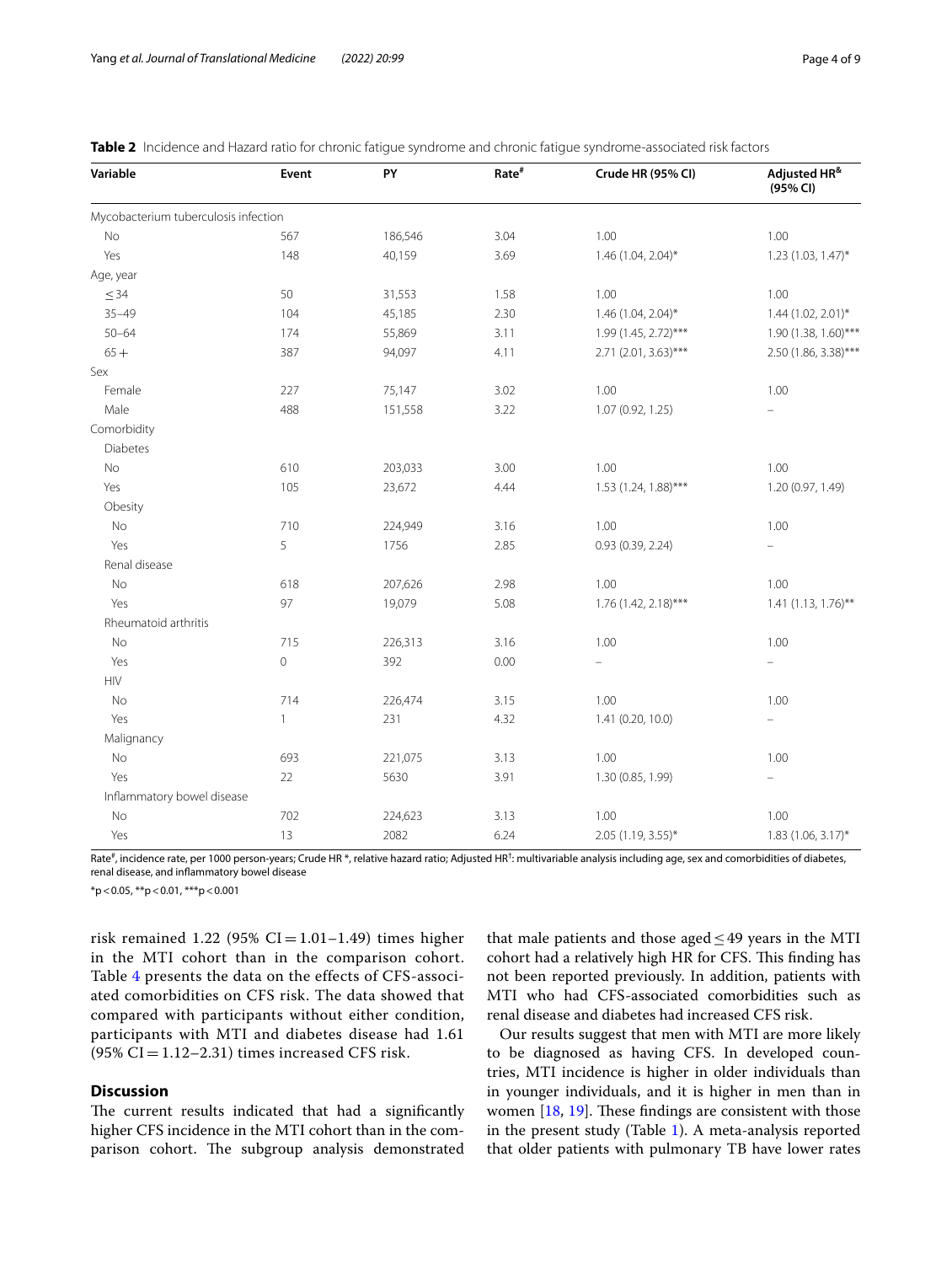| <b>Variables</b> |       | Mycobacterium tuberculosis infection |                   | Crude HR* | Adjusted HR <sup>&amp;</sup> |                   |                      |                        |
|------------------|-------|--------------------------------------|-------------------|-----------|------------------------------|-------------------|----------------------|------------------------|
|                  | No    |                                      |                   |           |                              |                   | (95% CI)             | (95% CI)               |
|                  | Event | PY                                   | Rate <sup>#</sup> | Event     | PY                           | Rate <sup>#</sup> |                      |                        |
| Age, years       |       |                                      |                   |           |                              |                   |                      |                        |
| $\leq$ 49        | 113   | 62,036                               | 1.82              | 41        | 14,703                       | 2.79              | 1.54 (1.08, 2.20)*   | $1.50(1.05, 2.15)^{*}$ |
| $\geq 50$        | 454   | 124,510                              | 3.65              | 107       | 25,456                       | 4.20              | 1.17(0.95, 1.45)     | 1.15 (0.93, 1.42)      |
| Sex              |       |                                      |                   |           |                              |                   |                      |                        |
| Female           | 181   | 61,227                               | 2.96              | 46        | 13,920                       | 3.30              | 1.12(0.81, 1.55)     | 1.14(0.83, 1.58)       |
| Male             | 386   | 125,319                              | 3.08              | 102       | 26,239                       | 3.89              | 1.28 (1.03, 1.59)*   | $1.27(1.02, 1.58)$ *   |
| Comorbidity      |       |                                      |                   |           |                              |                   |                      |                        |
| <b>No</b>        | 417   | 152,391                              | 2.74              | 92        | 29,475                       | 3.12              | 1.15(0.92, 1.44)     | 1.18 (0.94, 1.48)      |
| Yes              | 150   | 34,155                               | 4.39              | 56        | 10,684                       | 5.24              | 1.20 (0.88, 1.63)    | 1.31 (0.96, 1.78)      |
| Follow-up period |       |                                      |                   |           |                              |                   |                      |                        |
| <1 years         | 72    | 30,136                               | 2.39              | 22        | 7156                         | 3.07              | 1.29 (0.80, 2.08)    | 1.26 (0.78, 2.04)      |
| $>1$ years       | 495   | 156,410                              | 3.16              | 126       | 33,002                       | 3.82              | $1.21$ (1.00, 1.48)* | 1.22 (1.01, 1.49)*     |

<span id="page-4-0"></span>**Table 3** Incidence of chronic fatigue syndrome by age, sex and comorbidity and Cox model measured hazards ratio for patients with mycobacterium tuberculosis infection compared those without mycobacterium tuberculosis infection

Rate<sup>#</sup>, incidence rate, per 1000 person-years; Crude HR \*, relative hazard ratio; Adjusted HR<sup>†</sup>: multivariable analysis including age, sex, and comorbidities of diabetes, renal disease, and infammatory bowel disease;

 $p^*$  p < 0.05, \*\*p < 0.01, \*\*\*p < 0.001



<span id="page-4-1"></span>of fever and sweating and lower leukocyte concentrations [ $20$ ]. The current results suggest that patients with MTI aged  $\leq$  49 years have an increased CFS risk (Table [3\)](#page-4-0), possibly because of diferences in immune response between older and younger individuals [[21\]](#page-7-20). However, these relevant mechanisms and immunomodulating efects of aging require further investigation.

CFS is a multifactorial disease caused by pathogens, including the Epstein–Barr virus, human herpes virus 6, and human parvovirus B19 [[22,](#page-7-21) [23\]](#page-7-22). Our current fndings suggest that TB is correlated with CFS. Studies have proposed possible mechanisms of disease, including immunoinfammatory pathways [[14,](#page-7-13) [16\]](#page-7-15), neuroimmune dysfunction  $[16]$  $[16]$ , oxidative and nitrosative stress (O&NS) pathways [\[24,](#page-7-23) [25](#page-7-24)], and bacterial translocation [[26](#page-7-25)].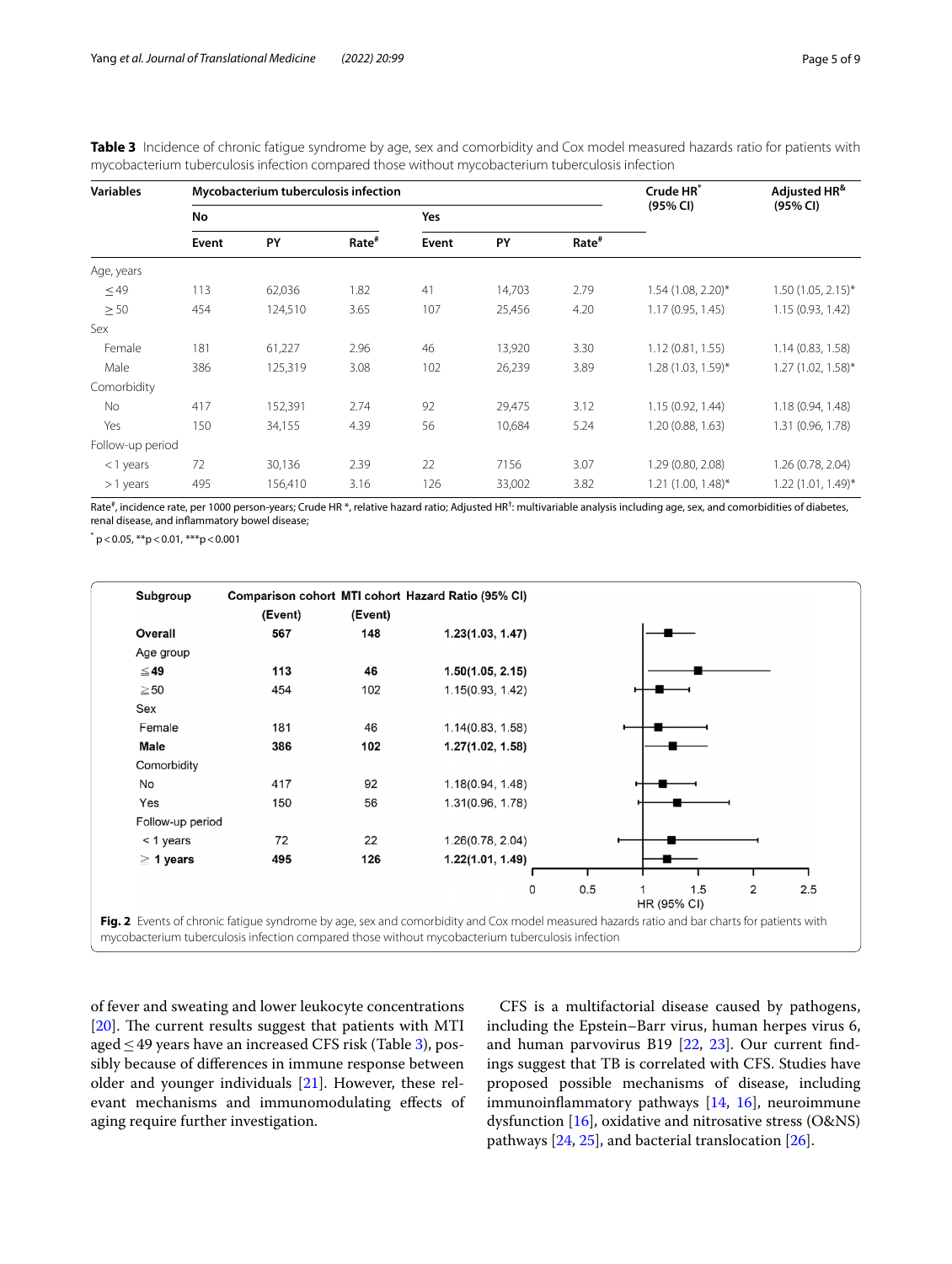| <b>Variables</b>                     |                               | N      | Event | Adjusted HR <sup>#</sup> (95% CI) |
|--------------------------------------|-------------------------------|--------|-------|-----------------------------------|
| Mycobacterium tuberculosis infection | <b>Diabetes</b>               |        |       |                                   |
| No                                   | No                            | 27,190 | 494   | 1 (Reference)                     |
| No                                   | Yes                           | 3473   | 73    | 1.16(0.90, 1.49)                  |
| Yes                                  | No                            | 6253   | 116   | 1.19 (0.98, 1.46)                 |
| Yes                                  | Yes                           | 1413   | 32    | $1.61$ (1.12, 2.31)**             |
| Mycobacterium tuberculosis infection | Renal disease                 |        |       |                                   |
| No                                   | No                            | 27,794 | 494   | 1 (Reference)                     |
| No                                   | Yes                           | 2869   | 73    | 1.39 (1.08, 1.78)*                |
| Yes                                  | No.                           | 6605   | 124   | $1.23(1.01, 1.50)$ *              |
| Yes                                  | Yes                           | 1061   | 24    | $1.69(1.12, 2.56)$ *              |
| Mycobacterium tuberculosis infection | Inflammatory bowel<br>disease |        |       |                                   |
| No                                   | No                            | 30,357 | 557   | 1 (Reference)                     |
| No.                                  | Yes                           | 306    | 10    | 1.83 (0.98, 3.43)                 |
| Yes                                  | No.                           | 7567   | 145   | $1.23$ (1.02, 1.48)*              |
| Yes                                  | Yes                           | 99     | 3     | 2.13(0.69, 6.60)                  |

<span id="page-5-0"></span>**Table 4** Cox Proportional Hazard Regression Analysis for the risk of chronic fatigue syndrome-associated mycobacterium tuberculosis infection with joint efects of comorbidities

Immunoinfammatory pathway activation is one of the most researched topics related to CFS [[14,](#page-7-13) [16](#page-7-15)]. Immune activation markers in CFS include increased levels of proinfammatory cytokines such as TNF-α, IL-6, and IL-1β [\[27](#page-7-26), [28](#page-7-27)]. In patients with TB, the interaction of *M. tuberculosis* ligands with Toll-like receptors eventually results in immune activation, including activated nuclear factor (NF) κB and TNF-α, IL-1, and IL-12 production through myeloid diferentiation primary response protein 88-dependent or -independent pathways [\[29](#page-7-28), [30](#page-7-29)]. Increased production of NF-κB, a major upstream molecule regulating immunoinfammatory response, is associated with fatigue and a subjective feeling of infection [[31\]](#page-7-30).

TNF-α, which is secreted by macrophages, dendritic cells, and T cells, plays a major protective role against MTI and transmits signals regulating immune cell migration to the infection sites [[32\]](#page-7-31) and the formation of microbicidal granulomas [\[33\]](#page-7-32). IL-1 and TNF- $\alpha$  levels are signifcantly positively correlated with fatigue, autonomic symptoms, and flu-like symptoms  $[34]$ . TNF-α inhibitors, a type of immunomodulator, has also been reported to alleviate fatigue symptoms in some autoimmune diseases [[35,](#page-7-34) [36\]](#page-7-35) and attenuate CFS risk in patients with psoriasis [[37\]](#page-7-36).

IFN-γ, which is produced by activated T cells and natural killer cells activated by peripheral macrophages [\[38](#page-8-0)], appears in patients with latent MTI and plays a critical defensive role against MTI. IFN-γ synergizes with TNF-α and activates macrophages to kill intracellular bacilli [[33\]](#page-7-32). The production of Th1 cytokines such as IFN- $\gamma$  in patients with CFS is associated with the extent of fatigue [[39\]](#page-8-1). A recent study observed that individuals with specifc genetic polymorphisms of IFN-γ experience more severe fatigue as part of an acute postinfectious sickness [[40\]](#page-8-2). IFN-γ-mediated lesions in kynurenine metabolism may culminate in depression and psychomotor retardation and contribute to disability in some patients with CFS [\[13](#page-7-12)].

Increased numbers of reactive oxygen and nitrogen species and activated O&NS pathways may be involved in CFS pathogenesis [[24,](#page-7-23) [25](#page-7-24)]. This hypothesis is based on reports of increased production of inducible nitric oxide synthase (iNOS)  $[31]$  $[31]$  and reduced levels of antioxidants [[16\]](#page-7-15). Macrophages activated by IFN- $\gamma$  and TNF- $\alpha$  [[41](#page-8-3)] produce nitric oxide and other reactive nitrogen species through iNOS to exert toxic efects on *M. tuberculosis*. iNOS activity inhibition leads to latent MTI reactivation in mice [[41\]](#page-8-3). Low-grade infammation, activated O&NS pathways, and impaired oxidative defenses in CFS potentially interact to increase the magnitude of abnormality in each, constituting a vicious cycle [\[14](#page-7-13)]. Lactate, an antioxidant that scavenges free radicals and attenuates lipid peroxidation [[42\]](#page-8-4), may explain the reason that in patients with CFS, fatigue was signifcantly reduced and functional capacity and ftness function were signifcantly improved after exercise treatment compared with after flexibility treatment  $[43]$  $[43]$ .

Pathogens commonly associated with CFS are capable of establishing prolonged infection as a result of developing sophisticated adaptations to the host immune response  $[16]$  $[16]$  $[16]$ . For example, the varicella zoster virus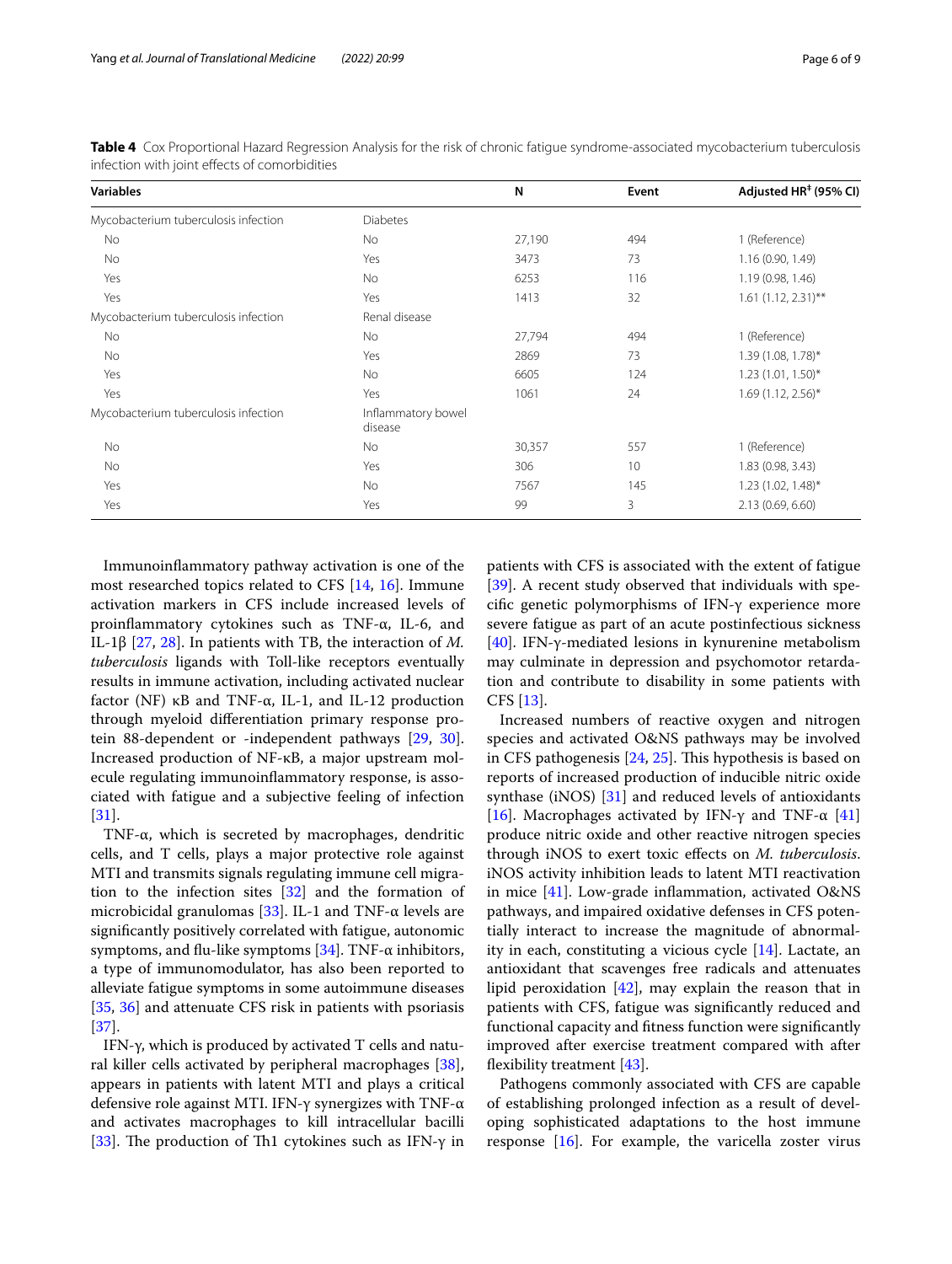[[44\]](#page-8-6) migrates along sensory axons to establish latency in neurons within the regional ganglia and only expresses a limited number of viral proteins [[45\]](#page-8-7) Similarly, *M. tuberculosis* has numerous defensive mechanisms to circumvent host immunity, such as disrupting the maturation of bacilli-containing phagosomes into phagolysosomes through the exclusion of  $vH^+$ -ATPase during phagosomal maturation to prevent their destruction by lysosomal enzymes. Although only 10% of the patients with MTI develop TB, *M. tuberculosis* will remain in the nonreplicating state within granuloma in the other 90%. A disturbance of the immune system (e.g., old age, malnutrition, or medical conditions [[46\]](#page-8-8)), can trigger TB development. Despite reactivation of latent TB, infammation can occur when *M. tuberculosis* spreads to a new location through aerosols generated by inspired air because foamy macrophages phagocytose extracellular nonreplicating *M. tuberculosis*, drain from lung granuloma toward the bronchial tree, and return to a diferent region of lung parenchyma through air inspiration  $[47]$  $[47]$ . These new infection sites may attract immune cells, which induce all the characteristic symptoms of CFS. These reactivation-resolution and migration cycles in TB lead to the mentioned infammatory responses that may explain the chronic and relapsing–remitting nature of CFS.

A study found administration of the antituberculosis agent, isoniazid (300 mg per day for 30 days) to alleviate CFS symptoms, as demonstrated through improved Multidimensional Fatigue Inventory and the Zung Depression Scale scores  $[48]$  $[48]$ . However, the effect was not long-lasting; after 6 months, the TB was reactivated. Patients with latent TB should receive antibiotic therapy with a longer treatment course to prevent TB activation [[49\]](#page-8-11).

Our study has several limitations. As our previous study of LHID [\[50](#page-8-12), [51\]](#page-8-13), data on patient history, including symptoms, occupation status, contact history, and disease severity, are unavailable in NHIRD. Furthermore, the study population was mainly composed of East Asian people living in Taiwan, which limits the generalizability of the fndings to other ethnicities. Although minor database errors in diagnostic coding can afect the data analysis results, such biases result in considerable penalties for physicians who have been more meticulous when recording codes. In addition, NHIRD enrolls 99.9% of Taiwan's population, and its reliability and validity for epidemiological investigations have been reported previously  $[52, 53]$  $[52, 53]$  $[52, 53]$  $[52, 53]$  $[52, 53]$ . Therefore, the diagnostic coding used in the present study should be reliable.

In conclusion, this is a frst paper to prove the novel findings about the association of MTI and CFS. They have common immunoinfammatory pathway and cytokines such as TNF-α, IL-1, IL-6, IFN-γ and NF-κB pathway. In addition, *M. tuberculosis* has numerous defensive mechanisms and are capable of intracellular persistence to circumvent host Immunity [[54](#page-8-16)]. Although we didn't explore the direct causality between MTI and CFS, we provide new perceptions for future studies to evaluate the actual mechanisms.

## **Conclusion**

This study is the first population-based study to investigate the risk of CFS in patients with MTI, and its pilot finding is sufficient to provide perceptions for recognizing high-risk people likely to sufer from CFS. Future studies could examine the mechanisms underlying CFS risk following tuberculosis and discover the preventive and personalised medicine to improve the patient's quality of life.

#### **Abbreviations**

CFS: Chronic fatigue syndrome; TB: Tuberculosis; MTI: Mycobacterium tuberculosis infection; HADS: Hospital Anxiety and Depression Scale; IFN: Interferon; TNF: Tumour necrosis factor; IL: Interleukin; NHIRD: National Health Insurance Research Database; NF: Nuclear factor.

#### **Acknowledgements**

We would like to extend acknowledgment to Yu-Tien Chen's and Kam‐Hang Leong's, Cheng-Han Chou's material support, and the Department of Medical Research at Mackay Memorial Hospital, and Mackay Medical College, Taiwan for funding support.

#### **Authors' contributions**

S-YT and C-LL had full access to all of the data in the study and takes responsibility for the integrity of the data and the accuracy of the data analysis. Study concept and design: S-YT. Acquisition, analysis, or interpretation of data: C-LL, C-FK, and S-YT. Drafting of the manuscript: All authors. Critical revision of the manuscript for important: S-YT. Intellectual content: S-YT; Statistical analysis: and C-LL. Obtained funding: S-YT, Y-WC and C-LL. Administrative, technical, or material supports: S-YT, and C-LL. Study supervision: S-YT. Submission: S-YT, W-PC. All authors read and approved the fnal manuscript.

#### **Funding**

This work was supported by the Taiwan Ministry of Health and Welfare Clinical Trial Center (MOHW109-TDU-B-212-114004), MOST Clinical Trial Consortium for Stroke (MOST 109-2321-B-039-002), China Medical University Hospital (DMR-109-231), Tseng-Lien Lin Foundation, Taichung, Taiwan, Mackay Medical College (1082A03), Department of Medical Research at Mackay Memorial Hospital (MMH-107-135; MMH-109-103) and Min-Sheng Hospital (2021003).

#### **Availability of data and materials**

The data underlying this study is from the National Health Insurance Research database (NHIRD). Interested researchers can obtain the data through formal application to the Ministry of Health and Welfare, Taiwan.

#### **Declarations**

#### **Ethics approval and consent to participate**

The authors assert that all procedures contributing to this work comply with the ethical standards of the relevant national and institutional committees on human experimentation and with the Helsinki Declaration of 1975, as revised in 2008. This study was approved by the Research Ethics Committee of the China Medical University Hospital (CMUH-104-REC2-115) and the Institutional Review Board of Mackay Memorial Hospital (16MMHIS074).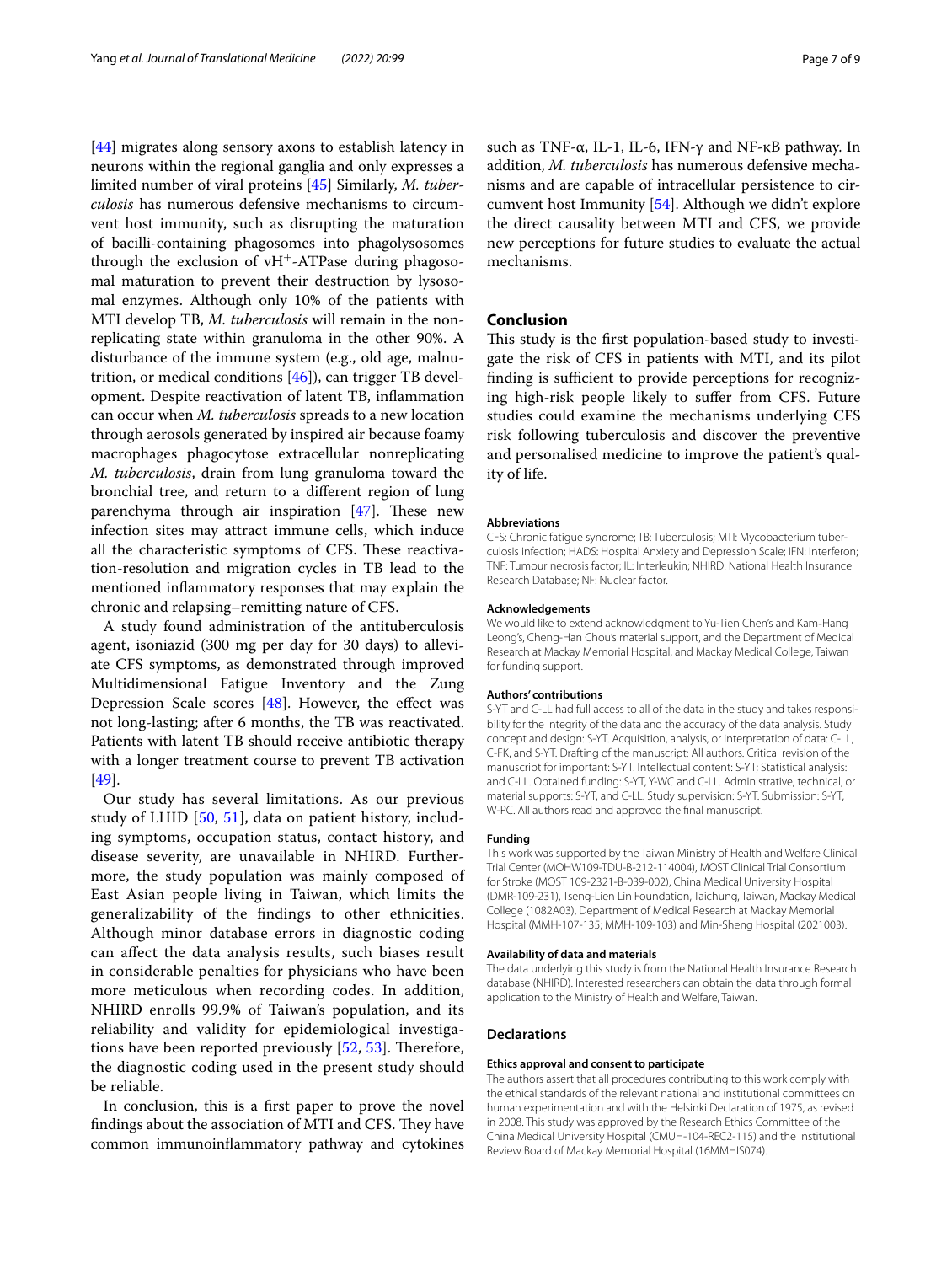#### **Consent for publication**

Not applicable.

#### **Competing interests**

The authors declare that they have no competing interests.

#### **Author details**

<sup>1</sup> Molecular and Genomic Epidemiology Center, China Medical University Hospital, Taichung City 404, Taiwan. <sup>2</sup>College of Medicine, China Medical University, Taichung City 404, Taiwan. <sup>3</sup> Management Office for Health Data, China Medical University Hospital, Taichung City 404, Taiwan. <sup>4</sup>Department of Anesthesiology and Pain Medicine, Min-Sheng General Hospital, Tao‑Yuan City 330, Taiwan. <sup>5</sup> Department of Laboratory Medicine, Mackay Memorial Hospital, Taipei City 104, Taiwan. <sup>6</sup>Department of Medicine, Mackay Medical College, New Taipei City 252, Taiwan. <sup>7</sup> Institute of Infectious Disease, Mackay Memorial Hospital, Taipei City 104, Taiwan. <sup>8</sup>Graduate Institute of Long-Term Care, Mackay Medical College, New Taipei City 252, Taiwan. <sup>9</sup>Graduate Institute of Biomedical Sciences, Mackay Medical College, New Taipei City 252, Taiwan.<br><sup>10</sup>Department of Health Policy and Management, Johns Hopkins University Bloomberg School of Public Health, Baltimore 21205, USA.

### Received: 3 December 2021 Accepted: 8 February 2022 Published online: 21 February 2022

#### **References**

- <span id="page-7-0"></span>Fukuda K, Straus SE, Hickie I, Sharpe MC, Dobbins JG, Komaroff A. The chronic fatigue syndrome: a comprehensive approach to its defnition and study. Ann Intern Med. 1994;121:953–9.
- <span id="page-7-1"></span>2. Stewart DE. Emotional disorders misdiagnosed as physical illness: Environmental hypersensitivity, candidiasis hypersensitivity, and chronic fatigue syndrome. Int J Ment Health. 1990;19:56–68.
- <span id="page-7-2"></span>3. Manu P, Lane TJ, Matthews DA. Chronic fatigue and chronic fatigue syndrome: clinical epidemiology and aetiological classifcation. In: Chronic Fatigue Syndrome, Ciba Foundation Symposium. 1993. p. 23–30.
- <span id="page-7-3"></span>4. Lievesley K, Rimes KA, Chalder T. A review of the predisposing, precipitating and perpetuating factors in Chronic Fatigue Syndrome in children and adolescents. Clin Psychol Rev. 2014;34:233–48.
- <span id="page-7-4"></span>5. Jacob L, Haro JM, Kostev K. Associations of physical and psychiatric conditions with chronic fatigue syndrome in Germany: an exploratory case-control study. Psychol Med. 2020;8:1–7.
- <span id="page-7-5"></span>6. Cockshell S, Mathias J. Cognitive functioning in chronic fatigue syndrome: a meta-analysis. Psychol Med. 2010;40:1253–67.
- <span id="page-7-6"></span>7. McCrone P, Darbishire L, Ridsdale L, Seed P. The economic cost of chronic fatigue and chronic fatigue syndrome in UK primary care. Psychol Med. 2003;33:253–61.
- <span id="page-7-7"></span>8. Hickie I, Davenport T, Wakefeld D, Vollmer-Conna U, Cameron B, Vernon SD, Reeves WC, Lloyd A. Post-infective and chronic fatigue syndromes precipitated by viral and non-viral pathogens: prospective cohort study. BMJ. 2006;333:575.
- <span id="page-7-8"></span>9. Hornig M, Gottschalk G, Peterson D, Knox K, Schultz A, Eddy M, Che X, Lipkin W. Cytokine network analysis of cerebrospinal fluid in myalgic encephalomyelitis/chronic fatigue syndrome. Mol Psychiatry. 2016;21:261–9.
- <span id="page-7-9"></span>10. Naviaux RK, Naviaux JC, Li K, Bright AT, Alaynick WA, Wang L, Baxter A, Nathan N, Anderson W, Gordon E. Metabolic features of chronic fatigue syndrome. Proc Natl Acad Sci. 2016;113:E5472–80.
- <span id="page-7-10"></span>11. Kuo C-F, Shi L, Lin C-L, Yao W-C, Chen H-T, Lio C-F. How peptic ulcer disease could potentially lead to the lifelong, debilitating efects of chronic fatigue syndrome: an insight. Sci Rep. 2021;11:1–11.
- <span id="page-7-11"></span>12. Aamir S. Co-morbid anxiety and depression among pulmonary tuberculosis patients. J Coll Physicians Surg Pak. 2010;20:703–4.
- <span id="page-7-12"></span>13. Hornig M, Montoya JG, Klimas NG, Levine S, Felsenstein D, Bateman L, Peterson DL, Gottschalk CG, Schultz AF, Che X, et al. Distinct plasma immune signatures in ME/CFS are present early in the course of illness. Sci Adv. 2015;1:56.
- <span id="page-7-13"></span>14. Maes M, Twisk FN. Chronic fatigue syndrome: Harvey and Wessely's (bio)psychosocial model versus a bio (psychosocial) model based on infammatory and oxidative and nitrosative stress pathways. BMC Med. 2010;8:35.
- <span id="page-7-14"></span>15. Sauzullo I, Mengoni F, Mascia C, Rossi R, Lichtner M, Vullo V, Mastroianni CM. Treatment of latent tuberculosis infection induces changes in multifunctional Mycobacterium tuberculosis-specifc CD4 T cells. Med Microbiol Immunol. 2015;9:89.
- <span id="page-7-15"></span>16. Morris G, Maes M. A neuro-immune model of Myalgic Encephalomyelitis/ Chronic fatigue syndrome. Metab Brain Dis. 2013;28:523–40.
- <span id="page-7-16"></span>17. Tsai SY, Lin CL, Shih SC, Hsu CW, Leong KH, Kuo CF, Lio CF, Chen YT, Hung YJ, Shi L. Increased risk of chronic fatigue syndrome following burn injuries. J Transl Med. 2018;16:342.
- <span id="page-7-17"></span>18. Hochberg NS, Horsburgh CR Jr. Prevention of tuberculosis in older adults in the United States: obstacles and opportunities. Clin Infect Dis. 2013;56:1240–7.
- <span id="page-7-18"></span>19. Comstock GW. Epidemiology of tuberculosis. Am Rev Respir Dis. 1982;125:8–15.
- <span id="page-7-19"></span>20. Perez-Guzman C, Vargas MH, Torres-Cruz A, Villarreal-Velarde H. Does aging modify pulmonary tuberculosis?: A meta-analytical review. Chest. 1999;116:961–7.
- <span id="page-7-20"></span>21. Sadighi Akha AA. Aging and the immune system: An overview. J Immunol Methods. 2018;463:21–6.
- <span id="page-7-21"></span>22. Carruthers BM, van de Sande MI, De Meirleir KL, Klimas NG, Broderick G, Mitchell T, Staines D, Powles AC, Speight N, Vallings R, et al. Myalgic encephalomyelitis: International Consensus Criteria. J Intern Med. 2011;270:327–38.
- <span id="page-7-22"></span>23. Sotzny F, Blanco J, Capelli E, Castro-Marrero J, Steiner S, Murovska M, Scheibenbogen C. European Network on MC: Myalgic Encephalomyelitis/ Chronic Fatigue Syndrome - Evidence for an autoimmune disease. Autoimmun Rev. 2018;17:601–9.
- <span id="page-7-23"></span>24. Maes M, Mihaylova I, De Ruyter M. Lower serum zinc in Chronic Fatigue Syndrome (CFS): relationships to immune dysfunctions and relevance for the oxidative stress status in CFS. J Affect Disord. 2006;90:141-7.
- <span id="page-7-24"></span>25. Maes M, Mihaylova I, Leunis JC. Chronic fatigue syndrome is accompanied by an IgM-related immune response directed against neopitopes formed by oxidative or nitrosative damage to lipids and proteins. Neuro Endocrinol Lett. 2006;27:615–21.
- <span id="page-7-25"></span>26. Maes M, Twisk FN, Kubera M, Ringel K, Leunis JC, Geffard M. Increased IgA responses to the LPS of commensal bacteria is associated with inflammation and activation of cell-mediated immunity in chronic fatigue syndrome. J Afect Disord. 2012;136:909–17.
- <span id="page-7-26"></span>27. Broderick G, Fuite J, Kreitz A, Vernon SD, Klimas N, Fletcher MA. A formal analysis of cytokine networks in chronic fatigue syndrome. Brain Behav Immun. 2010;24:1209–17.
- <span id="page-7-27"></span>28. Maes M, Twisk FN, Johnson C. Myalgic Encephalomyelitis (ME), Chronic Fatigue Syndrome (CFS), and Chronic Fatigue (CF) are distinguished accurately: results of supervised learning techniques applied on clinical and infammatory data. Psychiatry Res. 2012;200:754–60.
- <span id="page-7-28"></span>29. Jo EK. Mycobacterial interaction with innate receptors: TLRs, C-type lectins, and NLRs. Curr Opin Infect Dis. 2008;21:279–86.
- <span id="page-7-29"></span>30. Xu Y, Jagannath C, Liu XD, Sharafkhaneh A, Kolodziejska KE, Eissa NT. Tolllike receptor 4 is a sensor for autophagy associated with innate immunity. Immunity. 2007;27:135–44.
- <span id="page-7-30"></span>31. Maes M, Mihaylova I, Bosmans E. Not in the mind of neurasthenic lazybones but in the cell nucleus: patients with chronic fatigue syndrome have increased production of nuclear factor kappa beta. Neuro Endocrinol Lett. 2007;28:456–62.
- <span id="page-7-31"></span>32. Algood HM, Chan J, Flynn JL. Chemokines and tuberculosis. Cytokine Growth Factor Rev. 2003;14:467–77.
- <span id="page-7-32"></span>33. Chan J, Flynn J. The immunological aspects of latency in tuberculosis. Clin Immunol. 2004;110:2–12.
- <span id="page-7-33"></span>34. Maes M, Twisk FN, Kubera M, Ringel K. Evidence for infammation and activation of cell-mediated immunity in Myalgic Encephalomyelitis/ Chronic Fatigue Syndrome (ME/CFS): increased interleukin-1, tumor necrosis factor-alpha, PMN-elastase, lysozyme and neopterin. J Afect Disord. 2012;136:933–9.
- <span id="page-7-34"></span>35. Wu Q, Inman RD, Davis KD. Tumor necrosis factor inhibitor therapy in ankylosing spondylitis: differential effects on pain and fatigue and brain correlates. Pain. 2015;156:297–304.
- <span id="page-7-35"></span>36. Skoie IM, Dalen I, Omdal R. Efect of biological treatment on fatigue in psoriasis: a systematic review and meta-analysis. Am J Clin Dermatol. 2019;20:493–502.
- <span id="page-7-36"></span>37. Tsai SY, Chen HJ, Chen C, Lio CF, Kuo CF, Leong KH, Wang YT, Yang TY, You CH, Wang WS. Increased risk of chronic fatigue syndrome following